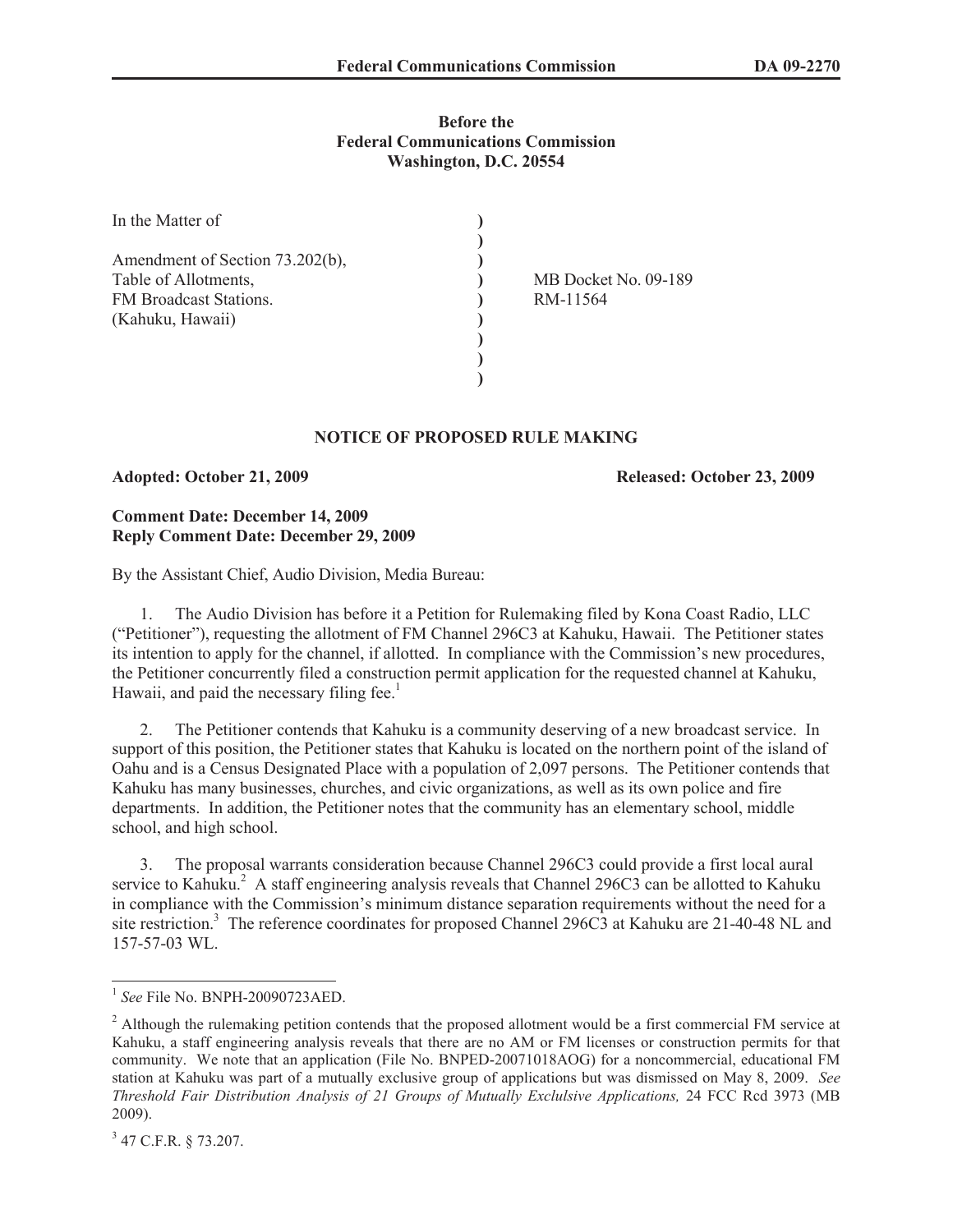4. Accordingly, we seek comment on the proposed amendment of the FM Table of Allotments, Section 73.202(b) of the Commission's Rules, for the community listed below, to read as follows:

| Community      | Present | <b>Proposed</b> |
|----------------|---------|-----------------|
| Kahuku, Hawaii | ---     | 296C3           |

5. The Commission's authority to institute rule making proceedings, showings required, cut-off procedures, and filing requirements are contained in the attached *Appendix* and are incorporated by reference herein. In particular, we note that a showing of continuing interest is required by paragraph 2 of the *Appendix* before a channel will be allotted.

6. Pursuant to Sections 1.415 and 1.419 of the Commission's Rules, interested parties may file comments on or before December 14, 2009 and reply comments on or before December 29, 2009, and are advised to read the Appendix for the proper procedures. Comments should be filed with the Federal Communications Commission, Office of the Secretary, 445 Twelfth Street, SW, TW-A325, Washington, D.C. 20554. Additionally, a copy of such comments should be served on the petitioner, as follows:

> Victor A. Michael, Jr. 87 Jasper Lake Road Loveland, CO 80537 (Principal of Kona Coast Radio, LLC )

7. Parties are requested file an original and four copies of each filing. Filings can be sent by hand or messenger delivery, by commercial overnight courier, or by first-class or overnight U.S. Postal Service mail (although we continue to experience delays in receiving U.S. Postal Service mail). The Commission's contractor, Natek, Inc., will receive hand-delivered or messenger-delivered paper filings for the Commission's Secretary at 236 Massachusetts Avenue, N.E., Suite 110, Washington, D.C. 20002. The filing hours at this location are 8:00 a.m. to 7:00 p.m. All hand deliveries must be held together with rubber bands or fasteners. Any envelopes must be disposed of before entering the building. Commercial overnight mail (other than U.S. Postal Service Express Mail or Priority Mail) must be sent to 9300 East Hampton Drive, Capitol Heights, MD 20743. U.S. Postal Service first-class mail, Express Mail, and Priority Mail should be addressed to 445 12<sup>th</sup> Street, SW, Washington, D.C. 20554. All filings must be **addressed to Marlene H. Dortch, Secretary, Federal Communications Commission, Office of the Secretary. Any filing that is not addressed to the Office of the Secretary will be treated as filed on the day it is received in the Office of the Secretary.** *See* **47 C.F.R. § 1.7. Accordingly, failure to follow the specified requirements may result in the treatment of a filing as untimely.** 

8. The Commission has determined that the relevant provisions of the Regulatory Flexibility Act of 1980 do not apply to a rule making proceeding to amend the FM Table of Allotments, Section 73.202(b) of the Commission's Rules.<sup>4</sup> This document does not contain proposed information collection requirements subject to the Paperwork Reduction Act of 1995, Public Law 104-13. In addition, therefore, it does not contain any proposed information collection burden "for small business concerns with fewer than 25 employees," pursuant to the Small Business Paperwork Relief Act of 2002, Public Law 107-198, *see* 44 U.S.C. 3506(c)(4).

9. For further information concerning this proceeding, contact Andrew J. Rhodes, Media Bureau

<sup>&</sup>lt;sup>4</sup> See Certification that Section 603 and 604 of the Regulatory Flexibility Act Do Not Apply to Rule Making to *Amend Sections 73.202(b), 73.504 and 73.606(b) of the Commission's Rules*. 46 FR 11549 (February 9, 1981).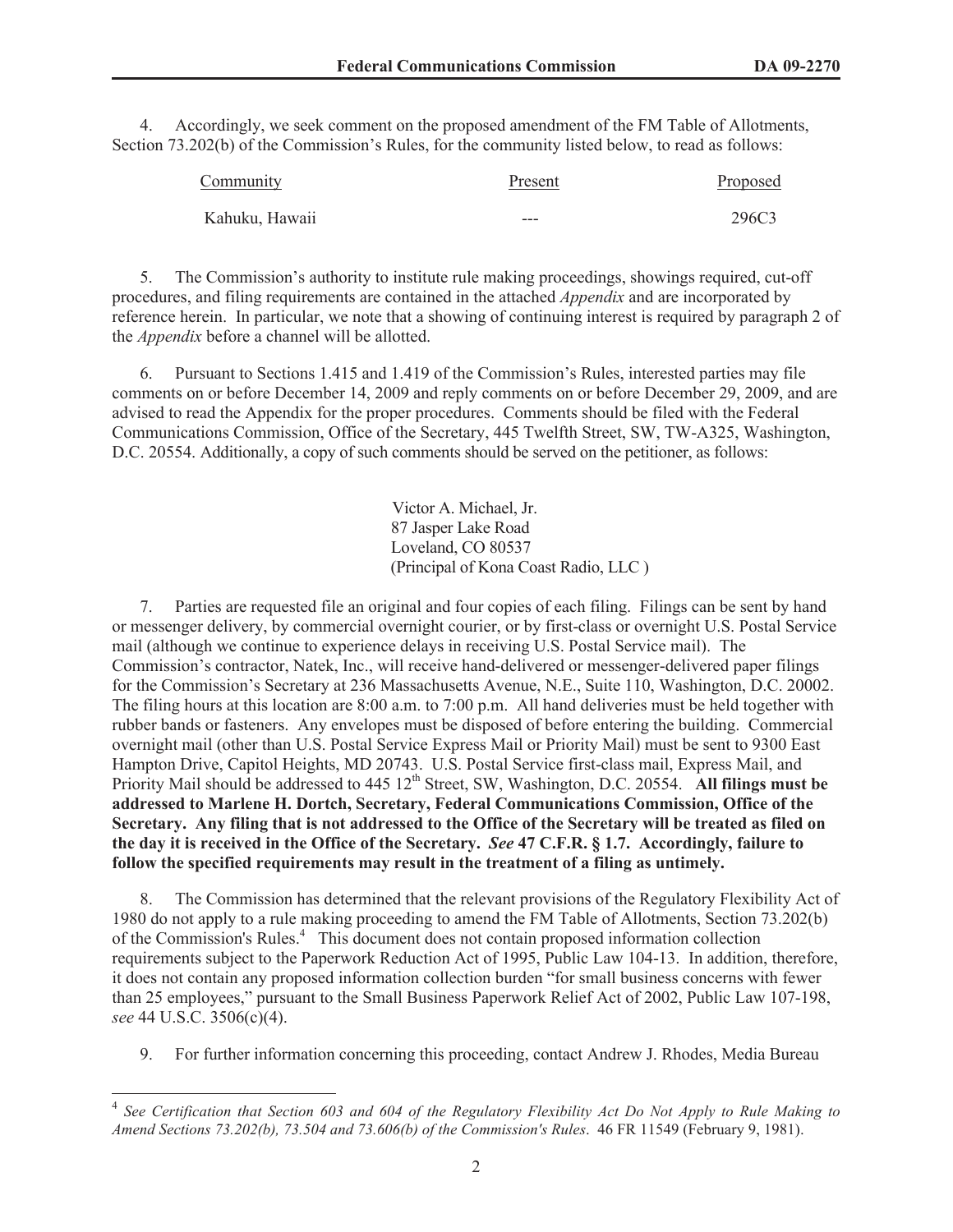(202) 418-2180. For purposes of this restricted notice and comment rule making proceeding, members of the public are advised that no *ex parte* presentations are permitted from the time the Commission adopts a Notice of Proposed Rule Making until the proceeding has been decided and such decision in the applicable docket is no longer subject to reconsideration by the Commission or review by any court. An *ex parte* presentation is not prohibited if specifically requested by the Commission or staff for the clarification or adduction of evidence or resolution of issues in the proceeding. However, any new written information elicited from such a request or any summary of any new information shall be served by the person making the presentation upon the other parties to the proceeding unless the Commission specifically waives this service requirement. Any comment which has not been served on the petitioner constitutes an *ex parte* presentation and shall not be considered in the proceeding. Any reply comment which has not been served on the person(s) who filed the comment, to which the reply is directed, constitutes an *ex parte* presentation and shall not be considered in the proceeding.

## FEDERAL COMMUNICATIONS COMMISSION

John A. Karousos Assistant Chief Audio Division Media Bureau

Attachment: Appendix